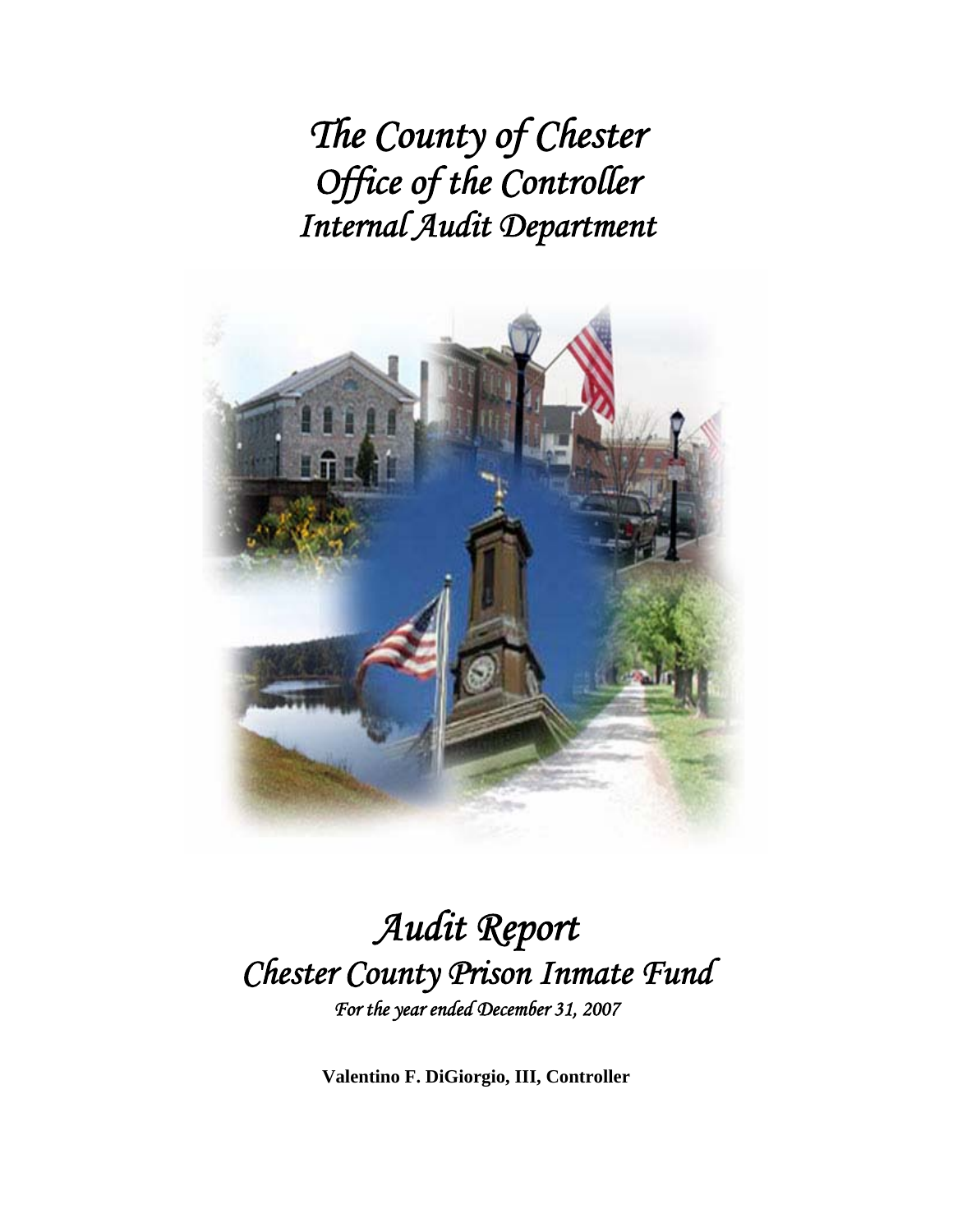# **AUDIT OF THE CHESTER COUNTY PRISON INMATE FUND**

# **FOR THE YEAR ENDED DECEMBER 31, 2007**

**Warden D. Edward McFadden Chester County Prison 501 Wawaset Road West Chester, PA 19382**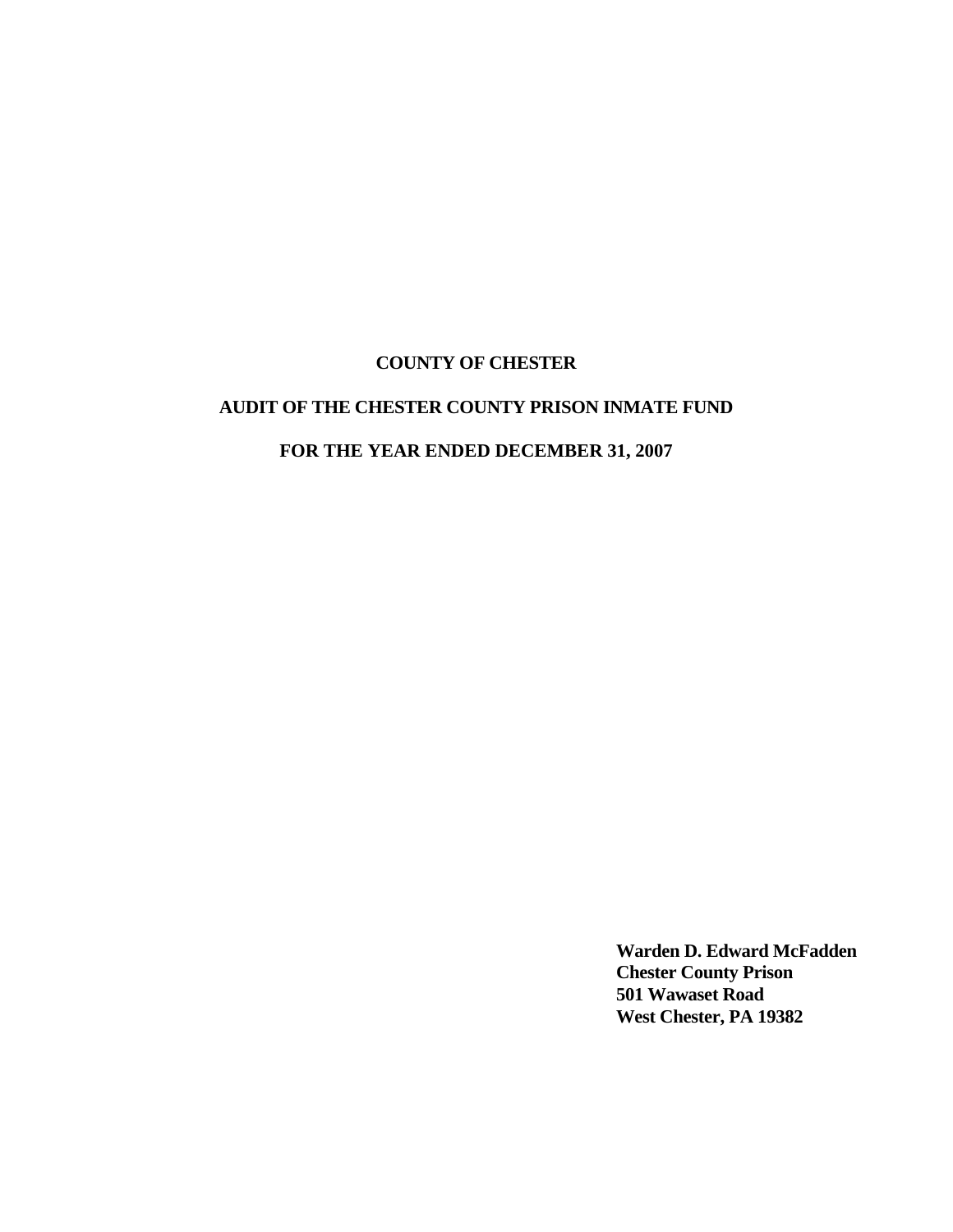# **AUDIT OF THE CHESTER COUNTY PRISON INMATE FUND**

# **TABLE OF CONTENTS**

| FINANCIAL STATEMENTS:                          |  |
|------------------------------------------------|--|
|                                                |  |
| Statement of Cash Receipts, Disbursements, and |  |
|                                                |  |
| AUDITOR'S REPORT ON COMPLIANCE AND             |  |
|                                                |  |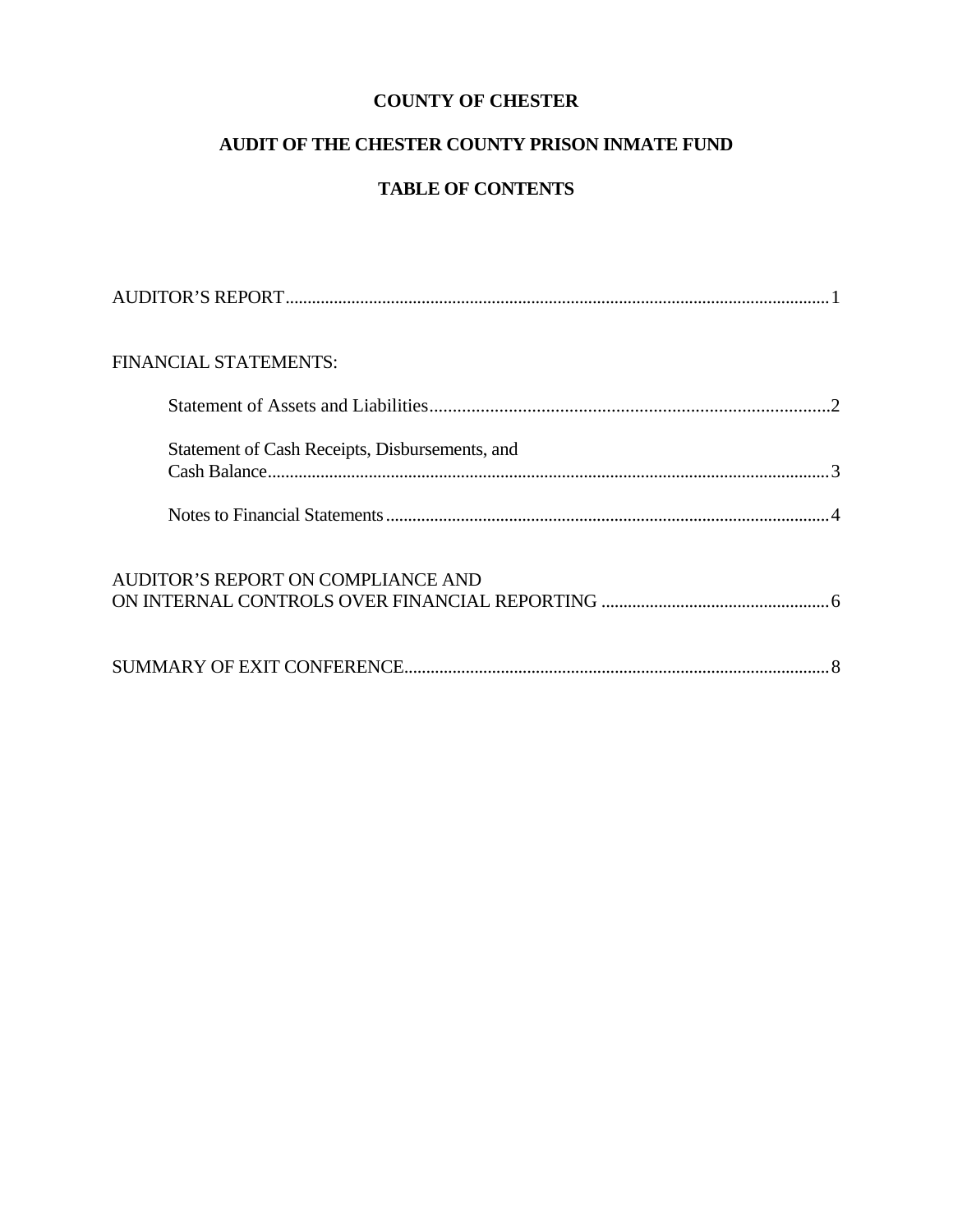

# **COUNTY OF CHESTER** OFFICE OF THE CONTROLLER

2 N. HIGH STREET, SUITE 540, P.O. BOX 2748, WEST CHESTER, PA 19380-0991 TELEPHONE: (610) 344-6155 FAX: (610) 344-6750

September 17, 2008

VALENTINO F. DIGIORGIO, III Controller

Warden D. Edward McFadden 501 South Wawaset Road West Chester, PA 19382

Internal Audit has audited the accounts of the *Chester County Prison Inmate Fund* (*Inmate Fund*) as of December 31, 2007, and has compiled the attached Statement of Assets and Liabilities and the related Statement of Cash Receipts, Disbursements, and Cash Balance for the year then ended. It is Internal Audit's responsibility to annually audit the accounts and records of the *Inmate Fund* and to report the results of such audits to the Chester County Prison Board. It is management's responsibility to maintain, update, and reconcile these accounts on a continuous basis.

Our audit was conducted in accordance with generally accepted auditing standards and the Government Auditing Standards issued by the Comptroller General of the United States. Those standards require that we plan and perform the audit in a manner which will provide *reasonable assurance* that the accounts are free of material misstatement and that amounts are properly supported and approved.

As described in Note 1, the accompanying financial statements are prepared on the cash basis of accounting, which is a comprehensive basis of accounting other than generally accepted accounting principles. Accordingly, the statements referred to above are not intended to present the financial position and results of operations of the *Inmate Fund* in conformity with generally accepted accounting principles.

In our opinion, the accounts of the *Inmate Fund* are stated fairly as of December 31, 2007. Consequently, the corresponding financial statements prepared by Internal Audit present fairly, in all material respects, the assets and liabilities of the *Inmate Fund* as of December 31, 2007, and the cash receipts, disbursements, and cash balances for the year then ended.

In accordance with Government Auditing Standards, Internal Audit has also issued a report dated September 17, 2008, on our evaluation of the internal control over financial reporting and on our tests of compliance with certain provisions of laws, regulations, policies and/or procedures for the *Inmate Fund*. That report is an integral part of an audit performed in accordance with Government Auditing Standards and is to be read in conjunction with this report in considering the results of our audit.

Valentino F. DiGiorgio To

**Controller**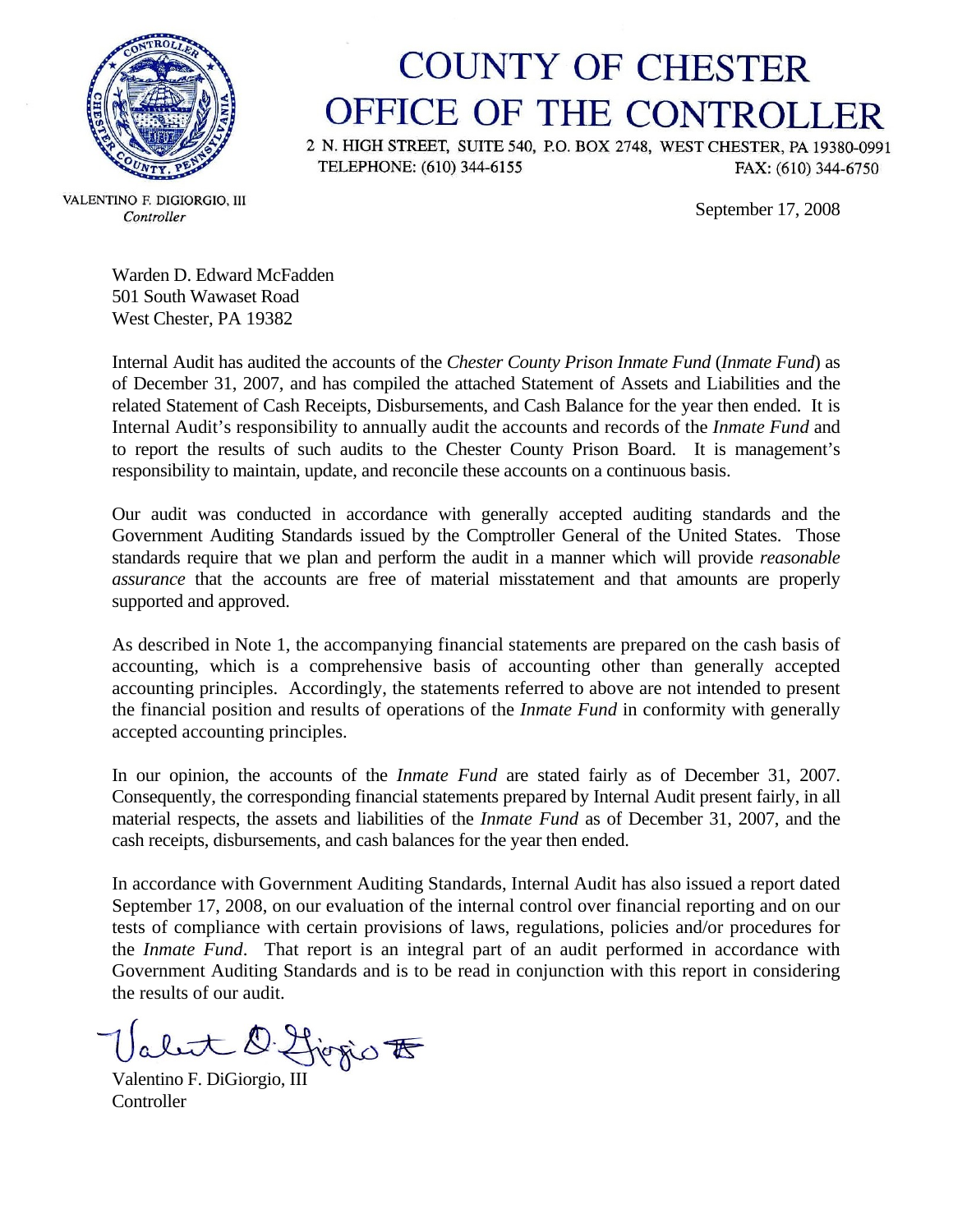#### **CHESTER COUNTY PRISON INMATE FUND**

# **STATEMENT OF ASSETS AND LIABILITIES**

#### **DECEMBER 31, 2007**

# **ASSETS**

| Cash                                | 90,741    |
|-------------------------------------|-----------|
| Petty Cash – Inmate Fund            | 506       |
| Petty Cash / Change Fund            | 400       |
| Due From County - Accrued Payroll   | 5,471     |
| Due From Canteen Fund               | 11,419    |
| Transfer From Canteen – Contingency | 5,755     |
| <b>Total Assets</b>                 | \$114,292 |
|                                     |           |

# **LIABILITIES**

| Due to Inmates                           | \$113,892 |
|------------------------------------------|-----------|
| Due to County – Petty Cash / Change Fund | 400.      |
| <b>Total Liabilities</b>                 | \$114,292 |

*The accompanying notes are an integral part of these financial statements.*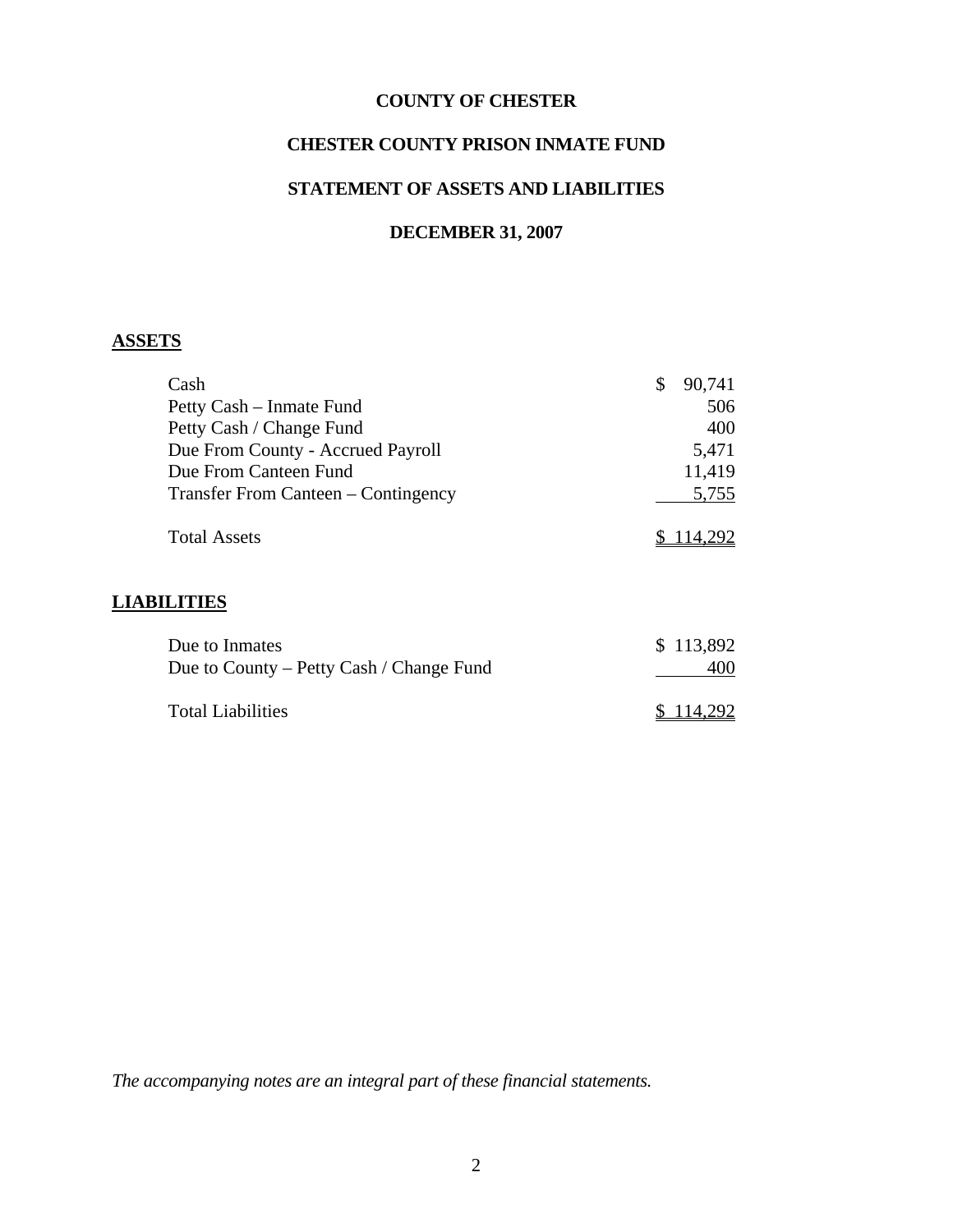#### **CHESTER COUNTY PRISON INMATE FUND**

# **STATEMENT OF CASH RECEIPTS, DISBURSEMENTS, AND CASH BALANCE**

# **FOR THE YEAR ENDED DECEMBER 31, 2007**

| Cash Balance, January 1, 2007                             | $\mathcal{S}$ | 90,073 |
|-----------------------------------------------------------|---------------|--------|
| Receipts:                                                 |               |        |
| \$<br><b>Inmate Processing</b><br>184,283                 |               |        |
| <b>Visits</b><br>340,873                                  |               |        |
| 350,637<br>Mail                                           |               |        |
| <b>Miscellaneous Chores</b><br>1,092                      |               |        |
| <b>Canteen Wages</b>                                      | 220           |        |
| 39,323<br>Pre-Work Release Wages                          |               |        |
| <b>Collected Inmate Payroll</b><br>138,764                |               |        |
| <b>Interest Earned</b><br>4,256                           |               |        |
| <b>Reimbursements From Canteen Fund</b><br>1,271          |               |        |
| <b>Bank Return Check Credits</b>                          | 659           |        |
| 4,050<br><b>Reimbursements For Cash Payments</b>          |               |        |
| \$<br>1,065,428<br><b>Total Receipts</b>                  |               |        |
| Disbursements:                                            |               |        |
| \$<br><b>Canteen Sales</b><br>725,732                     |               |        |
| <b>Discharged Inmates</b><br>114,571                      |               |        |
| Disbursements on Behalf of Inmates<br>151,348             |               |        |
| <b>Inmate Financial Responsibility Payments</b><br>52,108 |               |        |
| 4,050<br>Replenishment of petty cash fund                 |               |        |
| Miscellaneous Expenses<br>5,531                           |               |        |
| <b>Bank Charges</b>                                       | 363           |        |
| <b>Unclaimed Property</b><br>4,288                        |               |        |
| <b>Transfers to Canteen Fund</b><br>6,769                 |               |        |
| <b>Total Disbursements</b><br>\$<br>1,064,760             |               |        |
| Excess of receipts over disbursements                     |               | 668    |
| Cash Balance, December 31, 2007                           | S             | 90,741 |

*The accompanying notes are an integral part of these financial statements*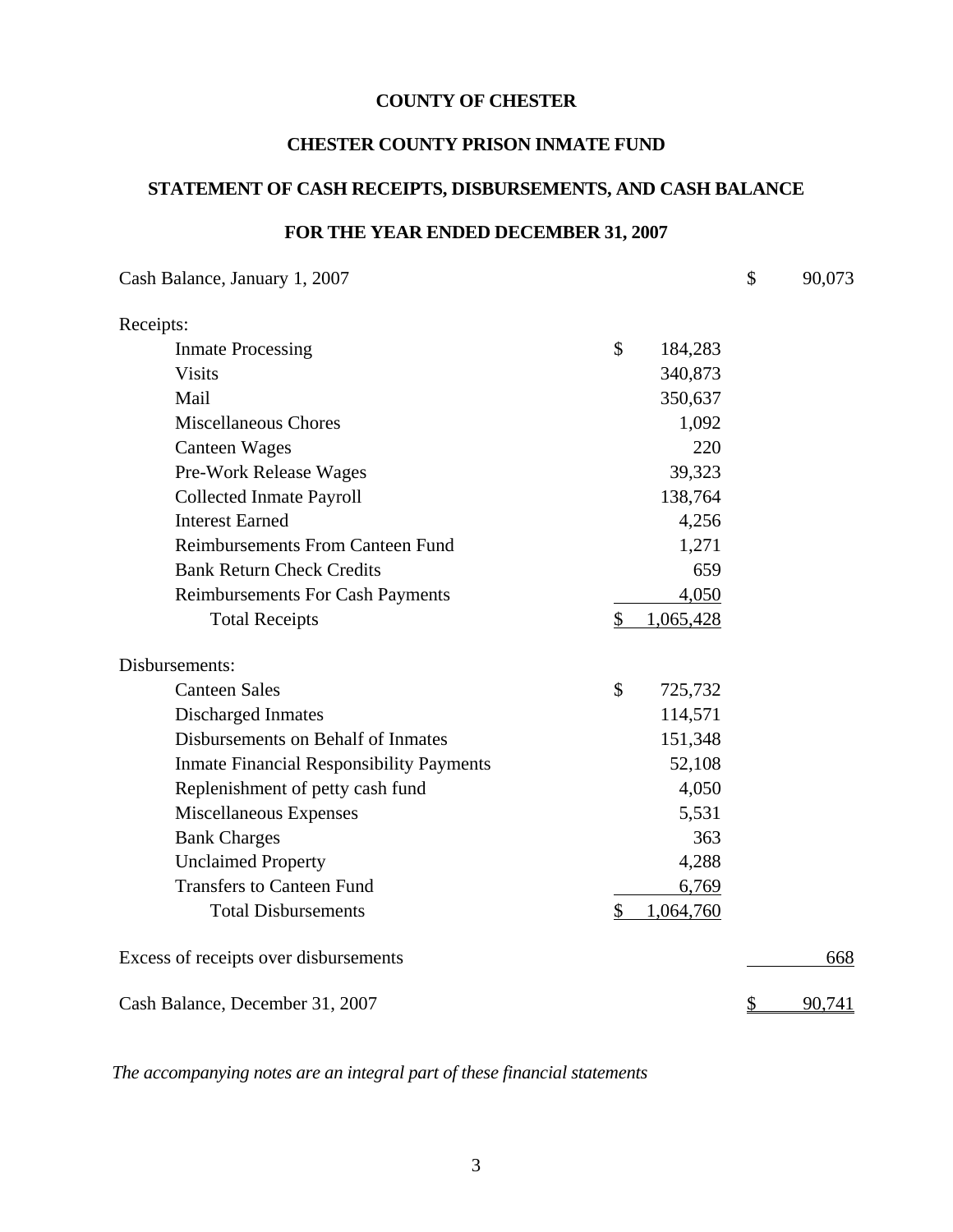#### **CHESTER COUNTY PRISON INMATE FUND**

#### **NOTES TO FINANCIAL STATEMENTS**

#### **FOR THE YEAR ENDED DECEMBER 31, 2007**

# *Note 1 - Summary of Significant Accounting Policies*

#### **Background and Reporting Entity**

The audited financial statements of the *Inmate Fund* include those transactions dealing with funds that belong to the inmates. Each inmate has an account set up for him/her when money is received in his/her name. Receipts stem from money removed from the inmates' possession at the time of commitment (inmate processing), from family and friends during visits and through the mail, and from the County of Chester, Chester County Prison Canteen Fund, and the Correctional Center in the form of payroll for jobs and miscellaneous chores performed by the inmates. Disbursements include payments to the Chester County Prison Canteen Fund for inmate purchases from the prison's in-house store (the canteen), payment of account balances to discharged inmates, and payments on behalf of inmates to individuals designated by the inmates. Disbursements on behalf of inmates include checks to family and/or friends, postage, telephone, notary fees, restitution payments, and medical co-pays. Consequently, the cash balance is always representative of the liabilities ultimately due to the inmates upon their discharge.

At December 31, 2007, there were 898 inmates housed at the Chester County Prison.

The actual operating expenses of the Chester County Prison are paid for by the County of Chester. These costs include salaries and wages of prison employees, related fringe benefits, postage, telephone, office supplies, computer/LAN use, and furniture and equipment. These costs are not included in the audited Statement of Cash Receipts, Disbursements, and Cash Balance.

#### **Basis of Accounting**

The books and records of the *Inmate Fund* are maintained on the cash basis of accounting. Consequently, receipts are recognized when received rather than when assessed or otherwise due, and disbursements are recognized when paid rather than when the obligation is incurred. Accordingly, the accompanying statements do not present the assets, liabilities, receipts, and disbursements in accordance with generally accepted accounting principles.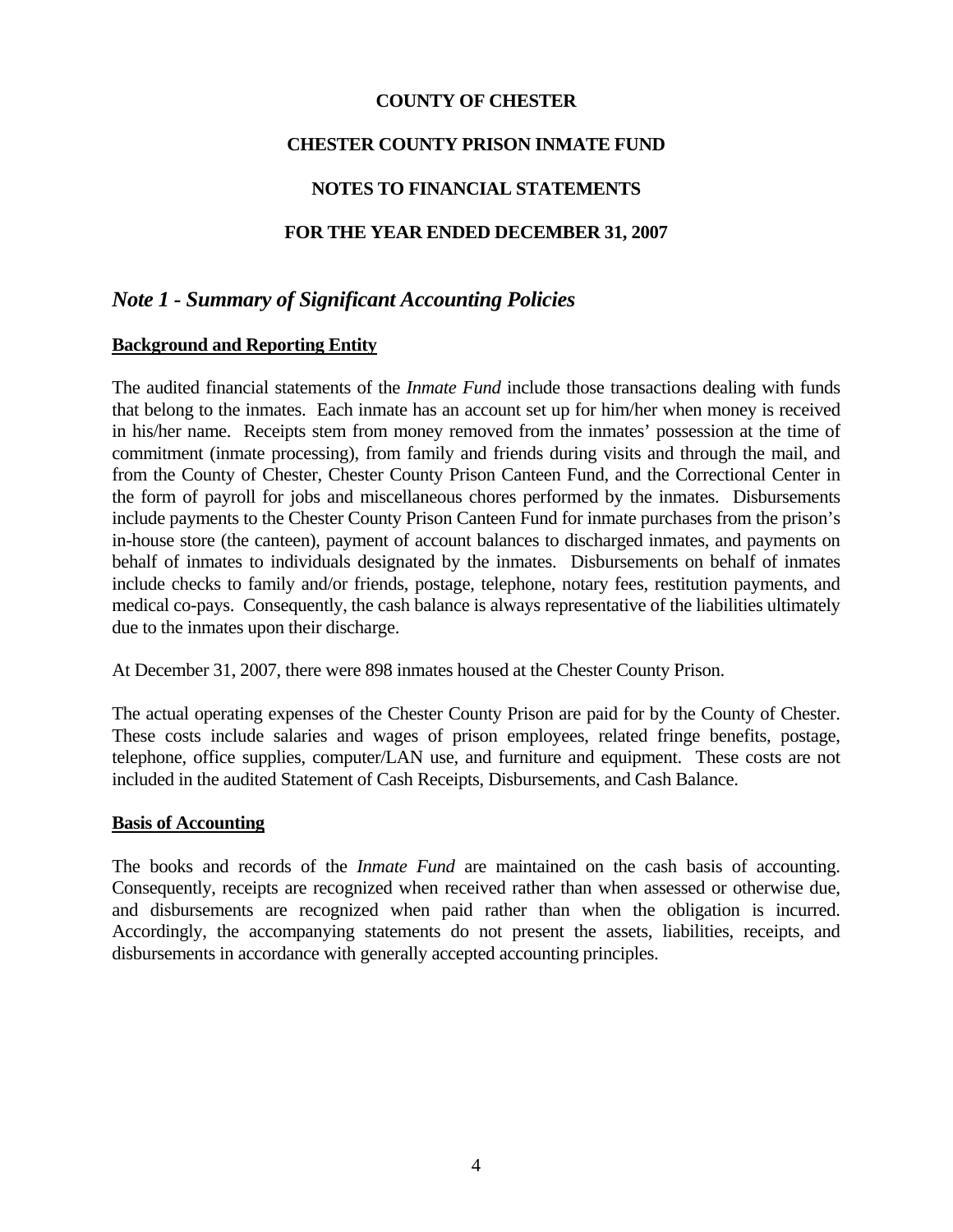#### **CHESTER COUNTY PRISON INMATE FUND**

#### **NOTES TO FINANCIAL STATEMENTS**

#### **FOR THE YEAR ENDED DECEMBER 31, 2007**

# *Note 1 - Summary of Significant Accounting Policies (continued)*

#### **Inmate Financial Responsibility Program**

The Inmate Financial Responsibility Program (IFR) was adopted by the Chester County Commissioners and made effective in January of 1997. It consists of a \$2.00 per day surcharge that is chargeable to the inmates' personal accounts as compensation for room and board. These surcharges are paid over to the County of Chester. The IFR program also includes provisions to hold the inmates personally responsible for any damages they have done to prison property or incidental costs incurred by the prison for the inmates. These receipts are retained by the prison. IFR fees are assessed at the time of discharge (the full sentence has been served) and are only assessed on the inmates who have been sentenced and committed for a period of 2 years or less. IFR fees are not assessed on those being held at the prison for trial. In the Statement of Cash Receipts, Disbursements, and Cash Balance for the year ended December 31, 2007, IFR fees received represent those actual payments made to the Chester County Prison, while IFR fees disbursed represent any funds received, in addition to non-cash transactions of transfers from the inmates' accounts.

As of December 31, 2007, \$2,991,291 in IFR debt is owed to the Chester County Prison and subsequently to the County of Chester. It should be noted that Prison management does have policies and procedures in place to collect the room and board fees from discharged inmates. They currently have a dedicated full-time employee who is responsible of collecting the fees. However, Internal Audit does not believe that the current policies and procedures are adequate. We recommend that Prison management amend the current policies and procedures and explore other methods and practices in order to increase collection of room and board fees from prisoners. If management cannot find a practical and effective way to increase collections of such fees from prisoners, management should explore whether:

- 1. the IFR should be discontinued and
- 2. the county resources used in connection therewith can be redeployed in a manner that increases the overall efficiency of the Prison.

#### *Note 2 - Legal Matters*

Our audit disclosed no pending litigation involving the *Inmate Fund* or the Warden of the Chester County Prison for the year ended December 31, 2007.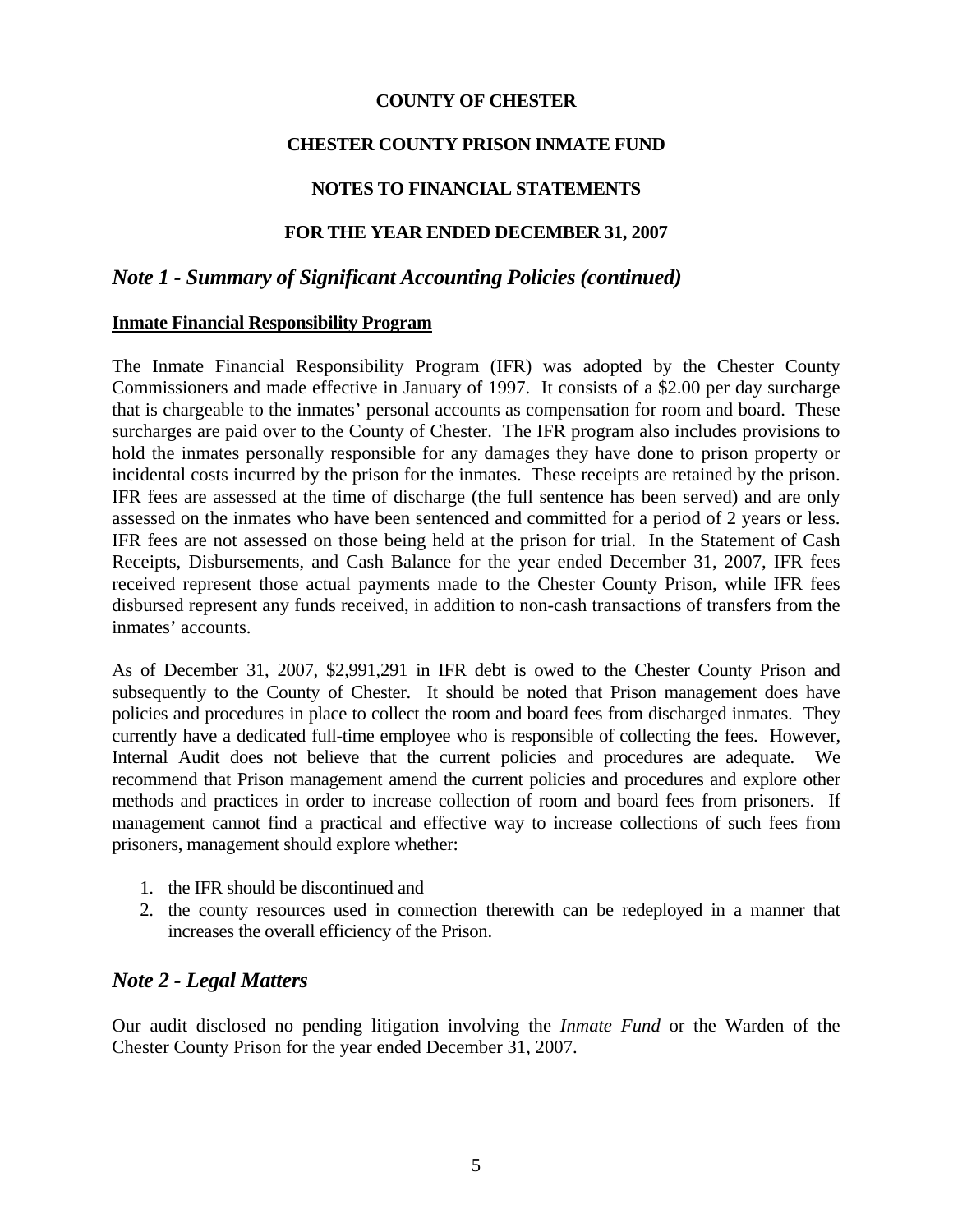

# **COUNTY OF CHESTER** OFFICE OF THE CONTROLLER

2 N. HIGH STREET, SUITE 540, P.O. BOX 2748, WEST CHESTER, PA 19380-0991 TELEPHONE: (610) 344-6155 FAX: (610) 344-6750

VALENTINO F. DIGIORGIO, III Controller

September 17, 2008

Warden D. Edward McFadden 501 South Wawaset Road West Chester, PA 19382

### **Report on Compliance and on Internal Controls Over Financial Reporting**

In accordance with Government Auditing Standards, the scope of our audit included an examination and evaluation of the adequacy and effectiveness of the system of internal controls and the quality of performance in carrying out assigned responsibilities for the *Inmate Fund*. The primary objectives of internal controls include the following:

- Compliance with policies, procedures, laws, and regulations
- Accomplishment of goals
- Reliability and integrity of information
- Economical and efficient use of resources
- Safeguarding of assets.

In addition, generally accepted auditing standards (GAAS) require that auditors obtain an understanding of the internal control process and assess control risk in financial statement audits. For a financial statement audit, internal control is defined as a process which is designed to provide reasonable assurance that objectives regarding the reliability of financial reporting, the effectiveness and efficiency of operations, and the compliance with applicable laws and regulations are achieved. The internal control process consists of five components. They are the *control environment*, *risk assessment*, *information and communication*, *monitoring*, and *control activities*.

The *control environment* sets the tone of the organization and is the foundation for all other components of internal control. The collective effect of various important factors defines the *control environment*, which in turn establishes, enhances, or mitigates the effectiveness of policies and procedures. These important factors include the entity's organizational structure and methods of assigning authority and responsibility.

The *risk assessment* is the entity's identification and analysis of relevant risks to the achievement of its objectives, and forms a basis for determining how the risks should be managed.

*Information and communication* are the identification, capture, and exchange of information in a form and time frame that enables people to carry out their responsibilities.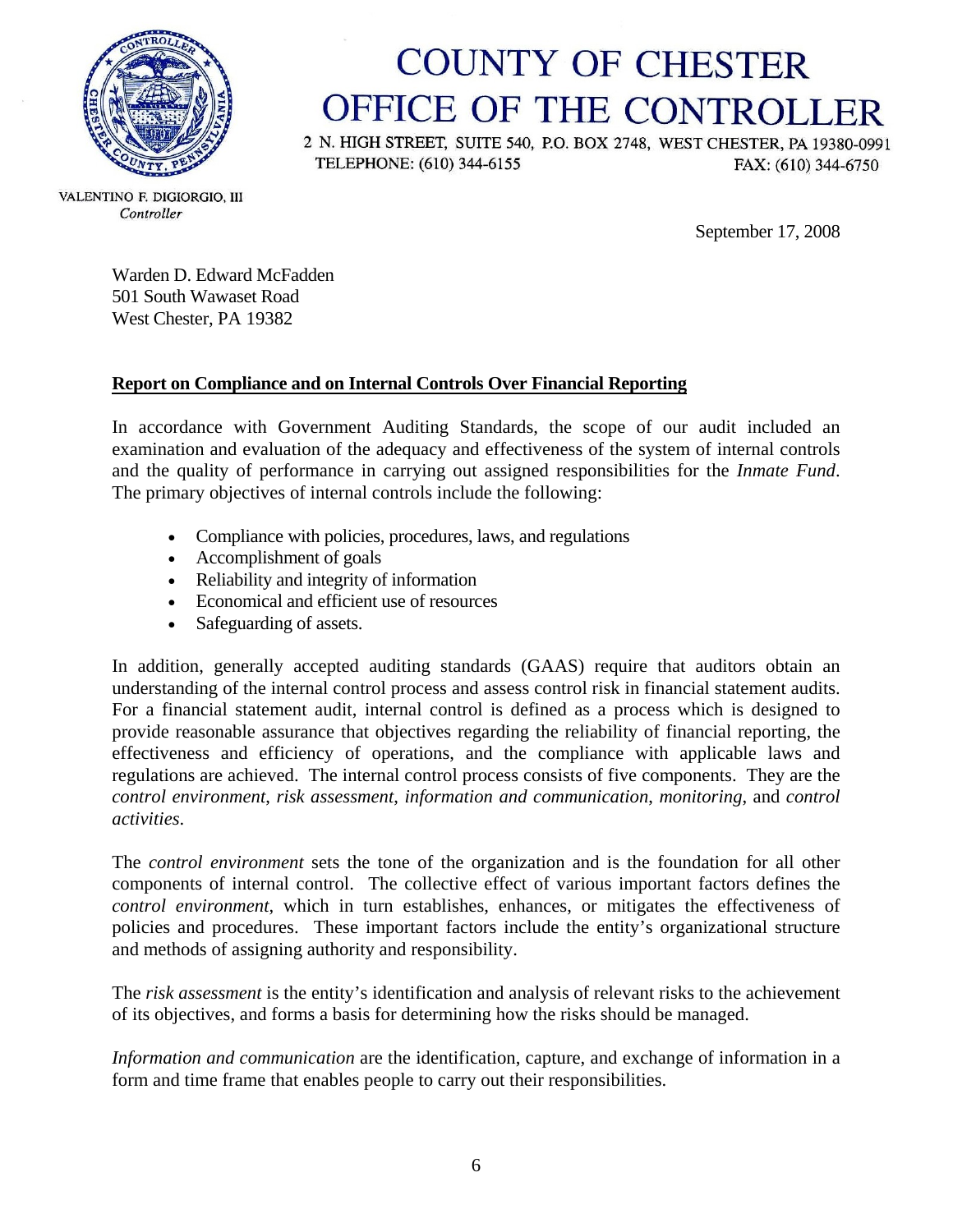#### **Report on Compliance and on Internal Controls Over Financial Reporting (continued)**

*Monitoring* is a process that assesses the quality of internal control performance over time.

*Control activities* are the policies and procedures that help ensure management directives are carried out. These policies and procedures may be classified as:

- Authorization
- Segregation of duties
- Documentation
- Physical safeguards
- Independent checks and balances.

Our audit disclosed no significant deficiencies or material weaknesses that, in our opinion, pose a significant risk to the Chester County Prison or to the County of Chester.

Other findings of a lesser significance in the areas of compliance and the internal control structure, specifically:

- Reconciliation with respect to the balance sheet and petty cash
- Compliance with policies and procedures with respect to petty cash, cash disbursements and voided transactions

have been addressed under separate cover with the management of the *Inmate Fund* for its action and response. Copies of the Management Letter will be made available upon request.

This report is intended for the information of the Chester County Prison Board. This report is, however, a matter of public record, and its distribution is not limited.

Valet D. Ljegio to

Valentino F. DiGiorgio, III **Controller**